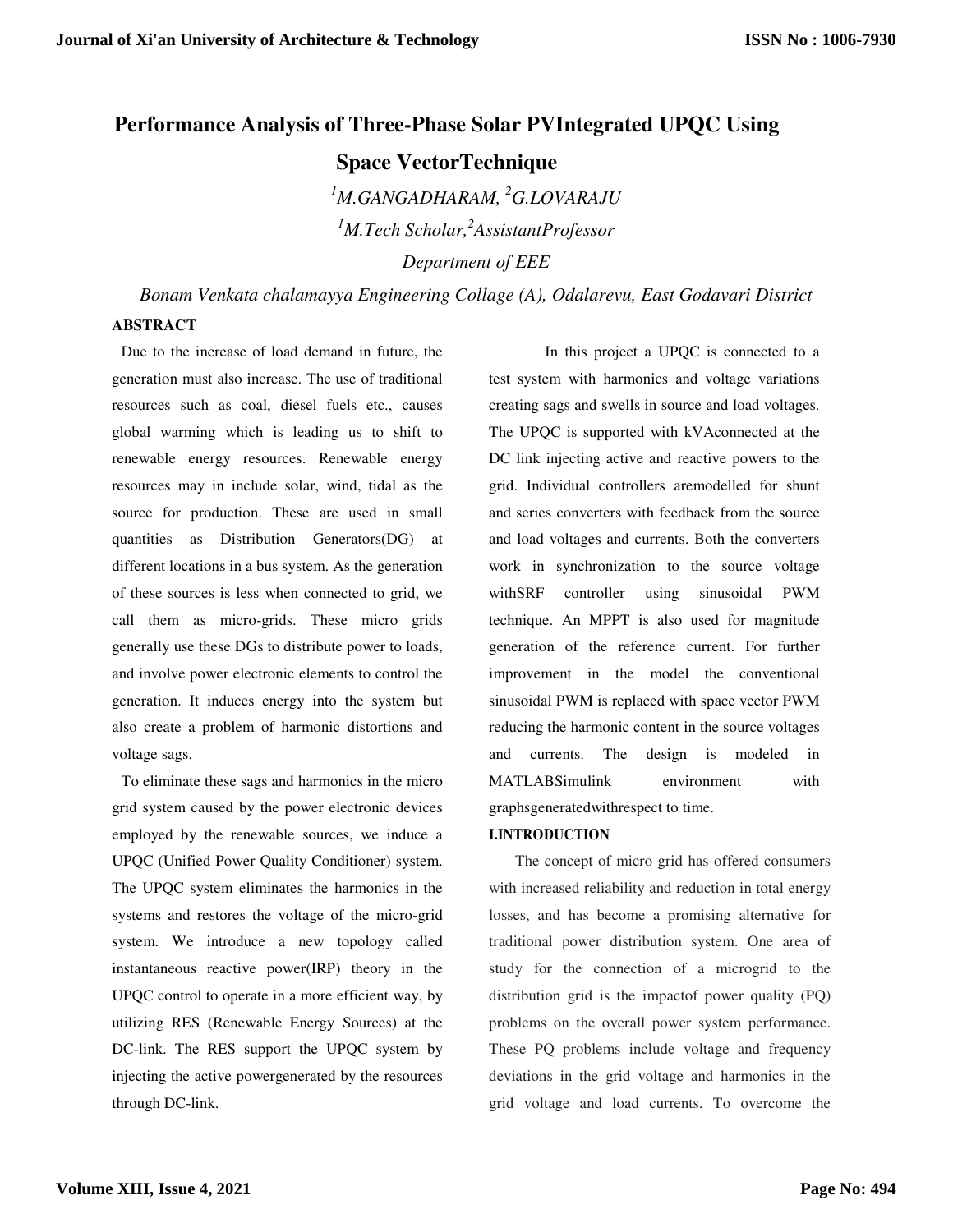aforementioned PQ problems, several pwerconditioningequipments such as active filters, uninterruptible power supplies, dynamic voltage restorers andunified PQ conditioners are usually employed by consumers to protect their loads and systemsagainst PQ disturbances in the distribution network. However, these devices are usually installedat the consumer sides and the PQ problems that they are capable to handle are usually limited. This paper proposes a flexible ac distribution system device for the microgrid that is realizedusing a combination of series and shunt voltage source inverters (VSIs). The proposed device isinstalled at the point of common coupling (PCC) of the distribution grid that the microgrid andother electrical loads are connected to. The proposed source for the dc-link voltage of the flexible ac distribution system device consists of a photovoltaic (PV) array and a battery to store the excess energy generated by the PV array and to provide power during sunless hours. The devices equipped with the capability to improve the PQ and reliability of the microgrid. Furthermore, during islanded operation of the micro grid, the device can provide real and reactive power to themicrogrid. The proposed controller is based on a newly developed model predictive control(MPC) algorithm to track periodic reference signals for fast sampling linear time-invariant (LTI)systems that are subject to input constraints. This control methodology controls the input signals of the VSIs and decomposes the control problem into steady-state and transient subproblemswhichareoptimizedseparately. In this way, the computational times canbegreatlyreduced.

In what follows, this paper provides a comprehensive solution for the operation of theflexibleacdistributionsystemdeviceforamicrogridba sedonamulti-input–multi-output(MIMO)statespacemodel.Thedevicewill

accomplishthefollowingtasks simultaneously:

- 1) Compensatingforharmonics inthe gridvoltageandloadcurrents;
- 2) Realandreactive power controlforload sharingduringpeakperiodsand power factorcorrectionat thegrid side;
- 3) MaintainingPQdespiteslightvoltageandfre quencyvariationsinthegrid voltage and
- 4) Momentarily dispatchingrealandreactive powerto

themicrogridwhenitbecomesislanded.

#### **1.1SYSTEMDESCRIPTION**

The configuration of the microgrid considered in this paper for implementation of theflexible ac distribution system device is shown in Fig. 1. The proposed microgrid consists ofthree radial feeders (1, 2 and 3) where feeders 1 and 3 are each connected to a distributedgeneration (DG) unit consisting of a microgenerator, a three-phase VSI, and a threephase LCfilter. Feeder 2, however, is connected to an electrical load. The load types in the microgrid

willbediscussedinSectionVI.Theflexibleacdistri butionsystemdeviceisoperatedintwomodes:

1)PQcompensationand2)emergencyoperati on.Duringgrid-

connectedoperation,themicrogrid is connected to the distribution grid at the PCC. In this mode, the two DG units arecontrolled to provide local power and voltage support for loads 1–3 and hence reduce the burdenof generation and delivery of power directly from the utility grid. The flexible ac distributionsystem device functions to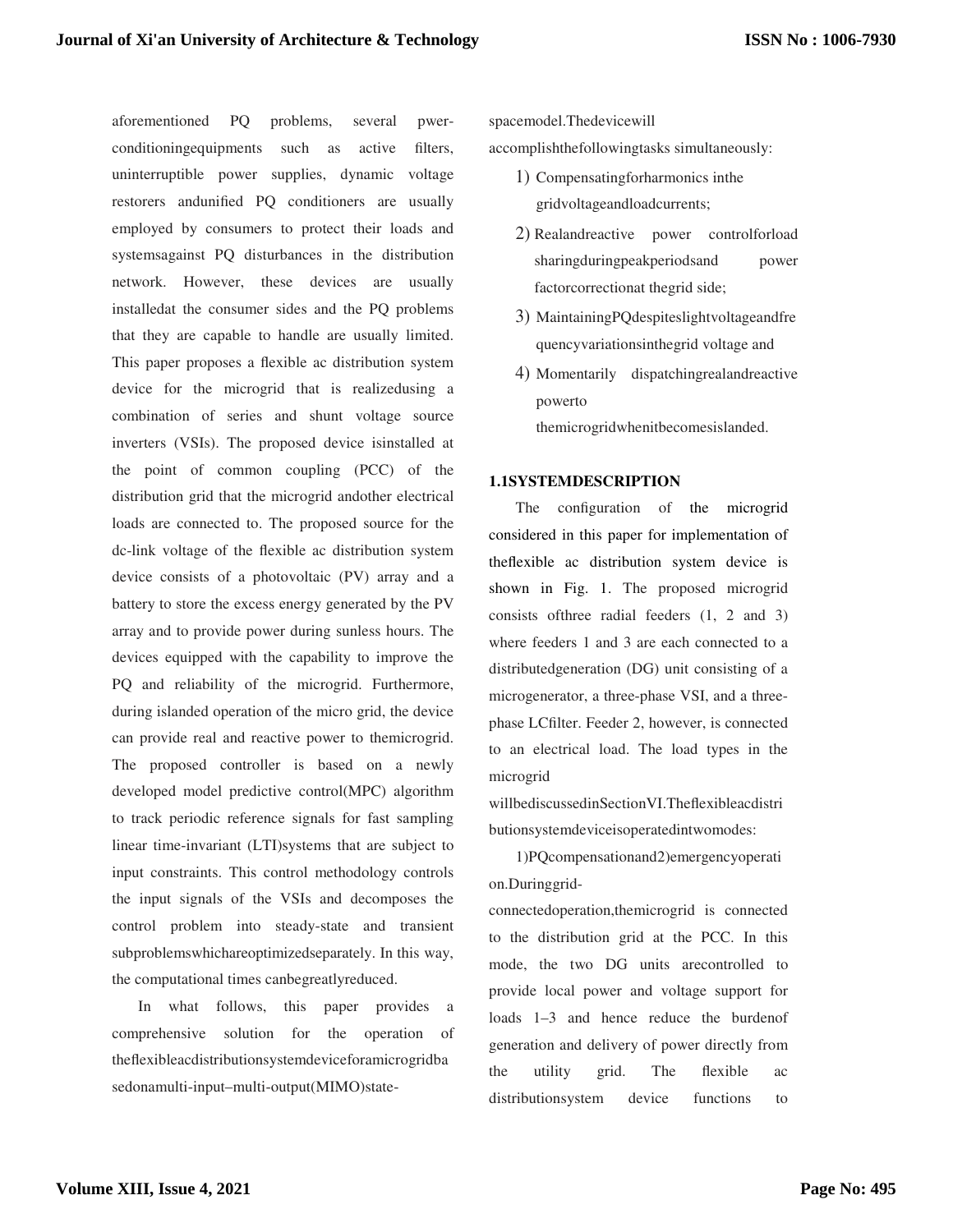compensate for any harmonics in the currents drawn by the nonlinearloads in the microgrid so that the harmonics will not propagate to the rest of the electrical loadsthat are connected to the PCC. The device also functions to compensate for harmonics in the gridvoltage that are caused by other nonlinear loads that are connected at the PCC. The energizationof large loads and rapid changes in the load demand may also result in voltage and frequencyvariations in the grid voltage. Therefore, the device is also equipped with the capability to handlesuch voltage and frequency variations. When a fault occurs on the upstream network of the grid,the CBs operate to disconnect the microgrid from the grid. The DG units are now the sole powersources left to regulate the loads. In the case when the generation capacity of the microgenerators

isunabletomeetthetotalloaddemand,theflexiblea cdistributionsystemdevicetransitstooperate in the emergency mode and functions to momentarily provide for the shortage in real andreactive power. In Fig. 1, the detailed configuration of the three-phase flexible ac distributionsystemdeviceis shown.



Fig-1:Thedetailedconfigurationofthethreephaseflexibleacdistributionsystemdevice

The modem power distribution system is becoming highly vulnerable to the differentpower quality problems [1-2]. The extensive use of non-linear loads is further contributing toincreasedcurrentandvoltageharmonicsissues.

Furthermore,thepenetrationlevelofsmall/large-scale renewable energy systems based on wind energy, solar energy, fel cell, etc.,installed at distribution as well as transmission levels is increasing significantly. Unified powerquality control was widely studied by many researchers as an eventual method to improve powerquality of electrical distribution system [1-3]. The function ofunified power quality conditioneris tocompensate supply voltage flicker/imbalance, reactive power, negative sequence current,andharmonics.

In other words, the UPQC has the capability of improving power quality at the point ofinstallation on power distribution systems or industrial power systems. Therefore, the UPQC isexpected to be one of the most powerful solutions to large capacity loads sensitive to supplyvoltage flicker/imbalance [2]. The UPQC consisting of the combination of a series active powerfilter (APF) and shunt APF can also compensate the voltage interruption if it has some energystorage or battery in the dc link [3]. The shunt APF is usually connected across the loads tocompensate for all currentrelated problems such as the reactive power compensation,

powerfactorimprovement,currentharmonic,compensatio n,andloadunbalancecompensation(3,4)whereas the series APF is connected in a series with the line through series transformers. Itactsascontrolledvoltagesourceandcancompensateallvol tagerelatedproblems,suchasvoltageharmonics, voltagesag, voltage swell, flicker ,etc.

The proposed control technique has been evaluated and tested under non-ideal mainsvoltage and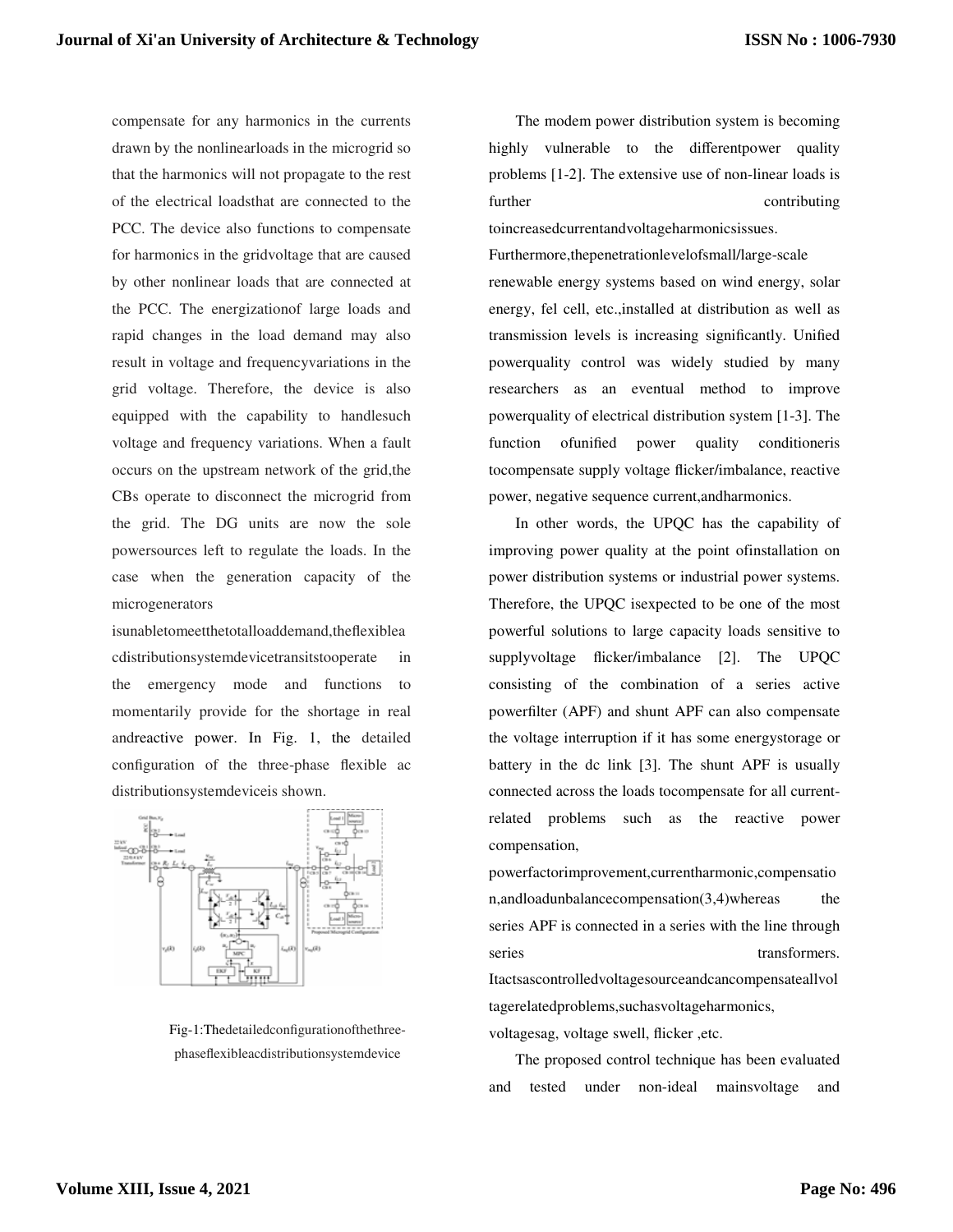unbalanced load conditions using MATLAB/SIMULINK software. The proposedmethodisalsovalidatedthroughexperimentalstu dy.ThefollowingdiagramshowsthegeneralizedUPQCsyst emTheUPQCconsistsoftwovoltagesourceinvertersConn ectedbackto back with each of them sharing a common dc link. Fig-2 shows the control diagram of UPQCsystem. One inverter work as a variable voltage source is called series APF, and the other as avariable current source in called shunt APF. The main aim of the series APF

isharmonicisolationbetweenloadandSupplythecapability ofvoltageflicker/imbalancecompensation as well as voltage regulation and harmonic compensation at the utility-consumerPCC. The shunt APF is used to absorb current harmonics, compensate for reactive power andnegative-sequencecurrent and regulatethe dc linkvoltagebetween bothAPFs.

#### **II.SYSTEMCONFIGURATION**

The GUPQC connected to a multi-bus/three-feeder distribution system which supply a nonlinearload (load1) by feeder1 and two sensitive critical loads (load2 and load3) by feeder2 and feeder3,is as shown in Fig.2. The shunt compensator, VSC1 which operates as a controlled currentsource is used to compensate feeder1 current harmonics, to provide the reactive power requiredby the load1 and to support the real power required by the two series compensators, VSC2 andVSC3.Thetwoseriescompensatorsareusedascontrolle dvoltagesourcestoprotectthesensitiveloads (load2and load3)offeeder2 and feeder3 against voltageimperfections.



Fig-2:Multi bussystemwithUPQC

# **III.SYSTEMCONFIGURATIONANDDESIGNOFP V-UPQC**

The structure of the PV-UPQC is shown in Fig The PV-UPQC is designed for a three-phasesystem. The PV- UPQC consists of shunt and series compensator connected with a common DC-bus.The shuntcompensatoris connectedatthe loadside. The solar PVarrayisdirectlyintegrated to the DC-link of UPQC through a reverse blocking diode. The series compensatoroperates in voltage control mode and compensates for the grid voltage sags/swells. The shuntandseriescompensatorsareintegratedtothegridthrou ghinterfacinginductors.Aseriesinjection transformer is used to inject voltage generated by theseries compensator into thegrid. Ripple filters are used to filter harmonics generated due to switching action of converters.Theload

usedisanonlinearloadconsistingofabridgerectifier withavoltage-fedload.

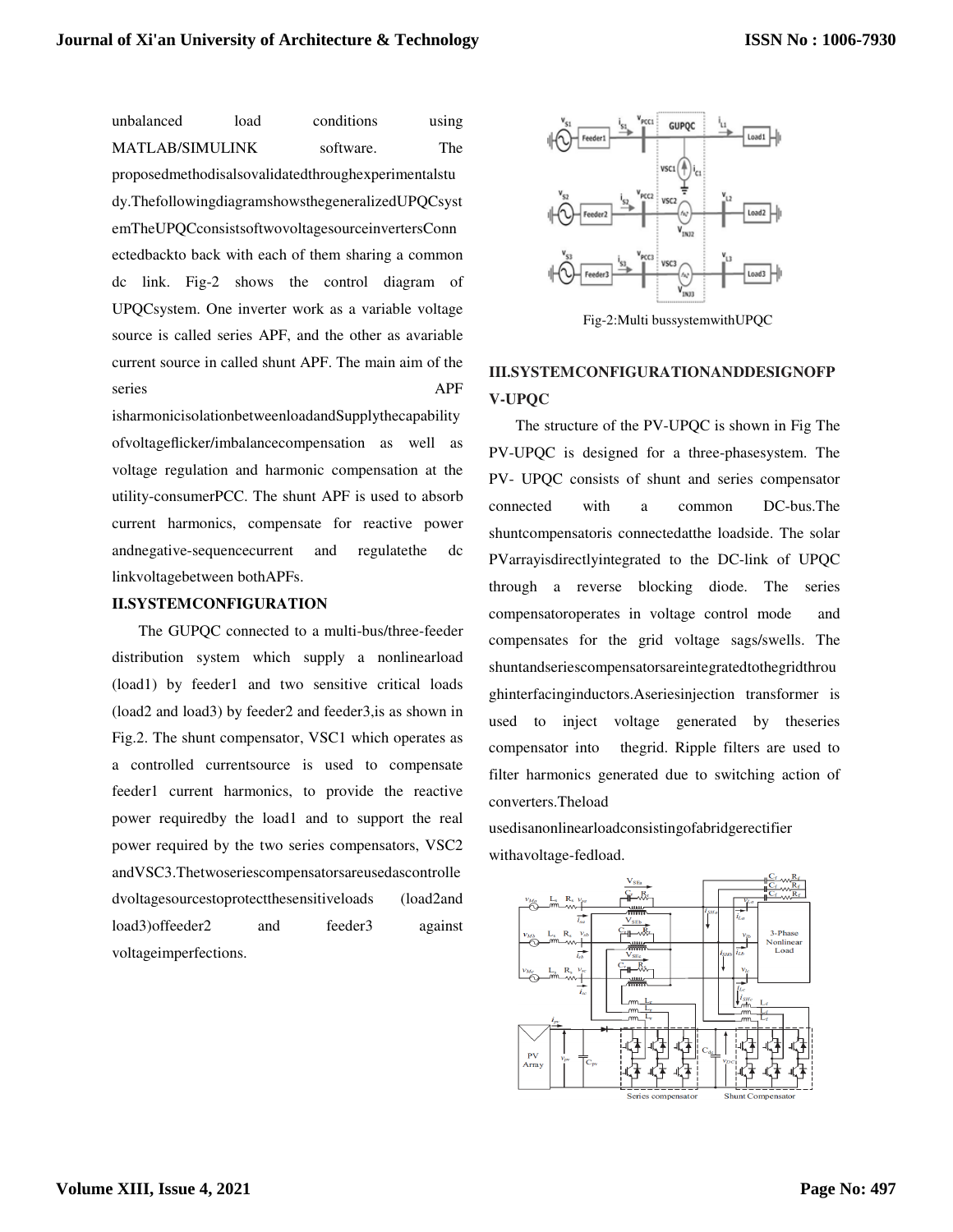Fig-3:SystemConfigurationPV-UPQC

### **IV.DESIGN OF PV-UPQC**

ThedesignprocedureforPV-UPQC

beginswitchthepropersizingofPVarray, DClinkcapacitor, DC-Link voltage leveletc. The shuntcompensatoris sized such thatit handles thepeak power output from PV array apart from compensating for the load current reactive powerand current harmonics. As the PV array is directly integrated to the DC-link of UPQC, the PVarray is sized such that the MPP voltage is same as desired DC- link voltage. The rating is suchthat, under nominal conditions, the PV array supplies the load active power and also feeds powerinto the grid. The detailed PV array specifications are given in Appendix A. The other designedcomponents are the interfacing inductors of series and shunt compensators and series injectiontransformerof theseriescompensator.

#### **V.CONTROLOFPV-UPQC**

The main subsystems of PV-UPQC are the shunt com- pensator and the series compensator. Theshuntcompensatorcompensatesfortheloadpowerquali typroblemssuchasloadcurrentharmonics and load reactive power. In case of PV- UPQC, the shunt compensator performs theadditional function of supplying power from the solar PV array. The shunt compensator extractspower from the PV-array by using a maximum power point tracking (MPPT) algorithm. Theseries compensator protects the load from the grid side power quality problems such as voltagesags/swellsby injecting appropriate voltageinphasewith thegrid voltage.

#### **ControlofShuntCompensator**

The shunt compensator extracts the maximum power from the solar PV-array by operating it atits maximum power point. The maximum power point tracking (MPPT) algorithm generatesthe reference

voltage for the DC-link of PV-UPQC. Some of the commonly used MPPTalgorithmsarePerturbandObserve(P&O)algorithm,incrementalconductanc ealgorithm(INC).Inthis

work,(P&O)algorithmisusedforimplementingMPPT.The DC-linkvoltageismaintained at thegenerated referenceby usingaPI-controller.

To perform the load current compensation, the shunt compensator extracts the activefundamentalcomponent oftheload current.For thiswork,theshuntcompensatoriscontrolledbyextractin gfundamentalactivecomponentofloadcurrentusingSR Ftechnique. The control structure of shunt compensator is shown in Fig4. The load currents areconvertedtod-q-0do-

mainusingthephaseandfrequencyinformationobtained fromPLL.The PLL input is the PCC voltage. The dcomponent of the load current (*ILd*) is filtered toextract DC component (*ILdf* ) which represents the fundamental component in abc frame ofreference. To extract DC component without deteriorating the dynamic performance, amoving averagefilter(MAF)isusedto extracttheDCcomponent



Fig-4:ControlStructureofShunt Compensator ControlofSeriesCompensator

Thecontrolstrategyfortheseriescompensatorarepre-

sag compensation inphasecompensationandenergyoptimalcompensation.Ade taileddescriptionofvariouscompensation strategies used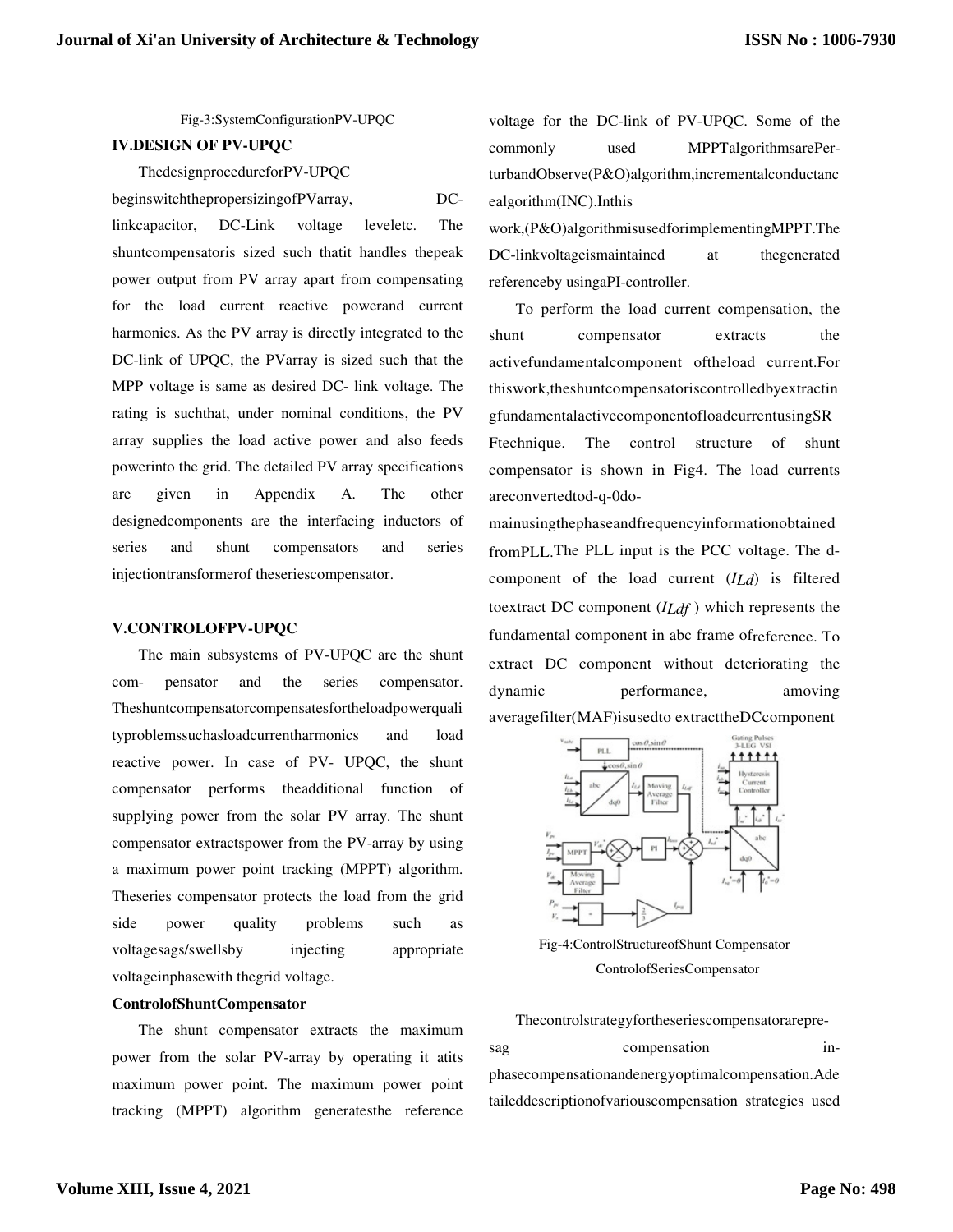for control of series compensator is reported. In thiswork,the seriescompensator injectsvoltagein same phaseasthatofgrid voltage,whichresults in minimum injection voltage by the series compensator. The control structure of

theseriescompensatorisshowninFig.Thefundamentalcom ponentofPCCvoltageisextracted using a PLL which is used for generating the reference axis in d- q-0 domain. Thereference load voltage is generated using the phase and frequency information of PCC voltageobtained using PLL. The PCC voltages and load voltages are converted into d-q-0 domain. Asthe reference load voltage is to be in phase with the PCC voltage, the peak load referencevoltage is the d-axis component value ofload reference voltage. The q-axis component is keptat zero. The difference between the load reference voltage and PCC voltage gives the reference voltage for theseries compensator. Thedifference between load voltage and PCCvoltage gives the actual series compensator voltages. The difference between reference andactual series compensator voltages is passed to PI controllers to generate appropriate referencesignals. These signals are converted to abc domain and passed through pulse width modulation(PWM)voltagecontrollertogenerate appropriate gatingsignalsfortheseriescompensator.

# **VI.CONVENTIONALSPACEVECTORPWMTEC HNIQUE**

This method is easily implemented using the triangle comparison approach. It provides 15%higheracvoltageandlower voltageandcurrentTHDthan triangle

comparisonPWM.Fig.6shows the conventional space vector diagram of two-level VSI with switching states in the sixsectors. A three- phase two level VSI has eight switching state, of them six states are activestates, produces a voltage vector of magnitude of either+Vdcor ±Vdcand two zero states ornull states, produces a voltage vector of zero magnitude. The zero states are represented by 000and 111 switching states as shown in fig. 7. The active states divide the space vector planeintosixsectorsofequalmagnitudes.Switchingstatesi nallthesixsectorsareshowninTable

 In SVPWM method, the reference voltage is provided by a rotating referencevector, which is sampled once in every subcycle, Ts. Fig. 7 shows the component of referencevoltagevectorofmagnitudeVrefaxisinsectorIan d T1,T2andTzarethedwelltimes for which active voltage vector 1, active voltage vector 2 and null vector are applied in asubcycleTs.



Fig-6:Conventional SVPWMdiagramoftwo-levelVSI



Fig-5: ControlStructureofSeriesCompensator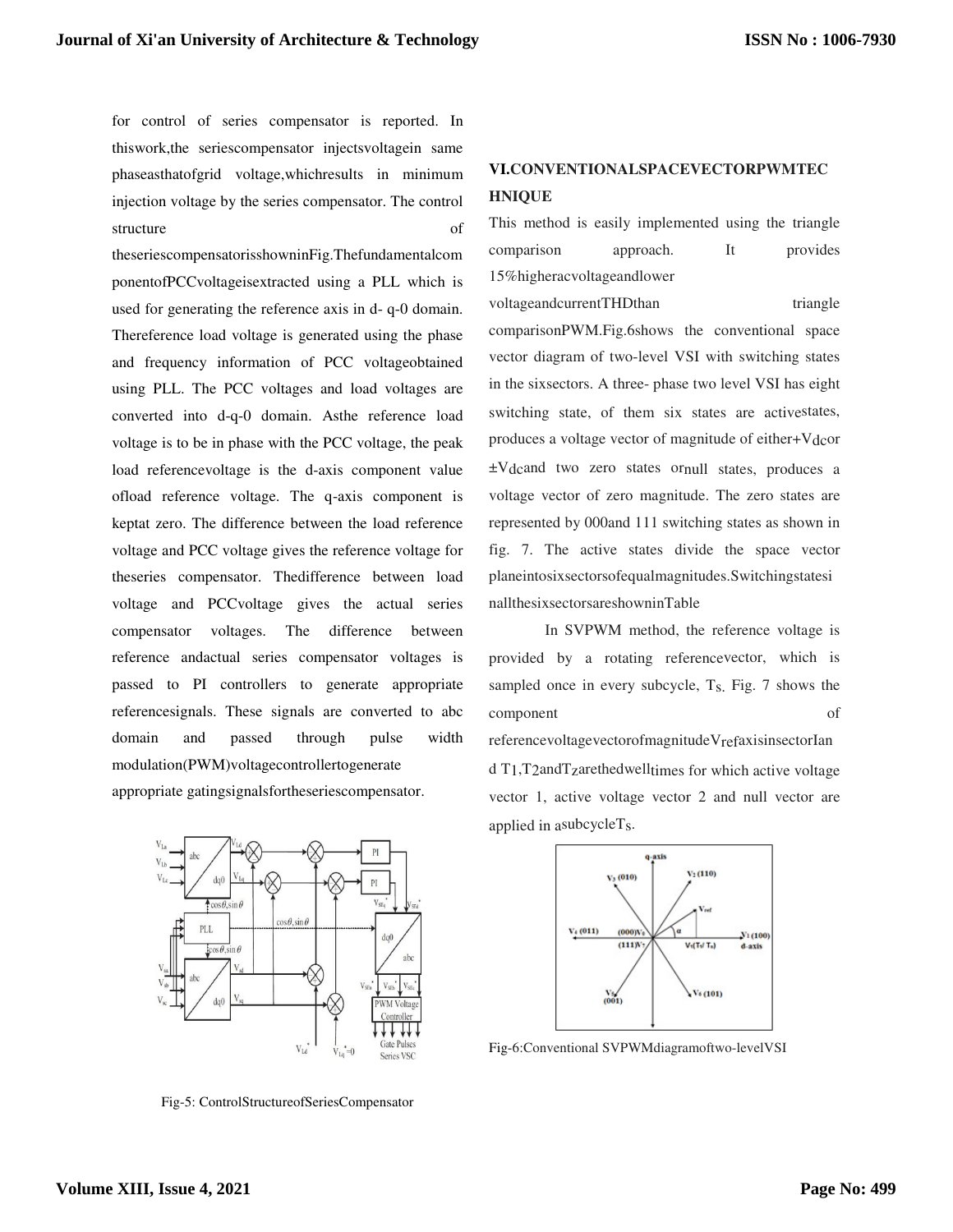

Fig-7:Pole voltagesanddifferenttimeintervals

# **VII.SIMULATIONRESULTSANDOUTPUTS**

ThebelowisthemodelofproposedUPQCsystemwithPVAc onnectedatDClinksupporting thegrid system.



Fig-8:ProposedPVA-UPQCsystem

In the above modeling a UPQCconnectedtothegridsystemalongwithPVAattheDC link.A capacitoris connected attheDC linkin order toreduceripple inDC voltage.



Fig-9:Shuntcontroller modeling

The above is the shunt controller modeling with MPPT technique which generates Vmpp(maximum voltage) connected to DC voltage regulator. The shunt controller operates with hysteresisiscurrentcontroller.



Fig-10: Seriescontrollermodeling

Theseriescontrollerisratherim

plercontrolstructurewithsource

andload

voltagesfeedback.Thereference

voltageforthesinPWMpulsegenerationi

sgeneratedusingParkstransformation.



Fig-11:SourcevoltageandloadvoltagemagnitudewithoutPVA-UPQC(Voltagevstime)

Theabove arethegraphsof sourcevoltageandloadvoltagemagnitudesc ompared.

Themagnitudesareoverlappedwith

samevalues creatingsagsand swellsinboththevoltages.Thesimulation is run for 1sec, with sag introduced from 0.2-0.4sec and swell introduced from0.6- 0.8sec.Thebelow graphisthe source currentswith noUPQCconnected tothegridsystem.Thesourcecurrent has very high harmoniccontent.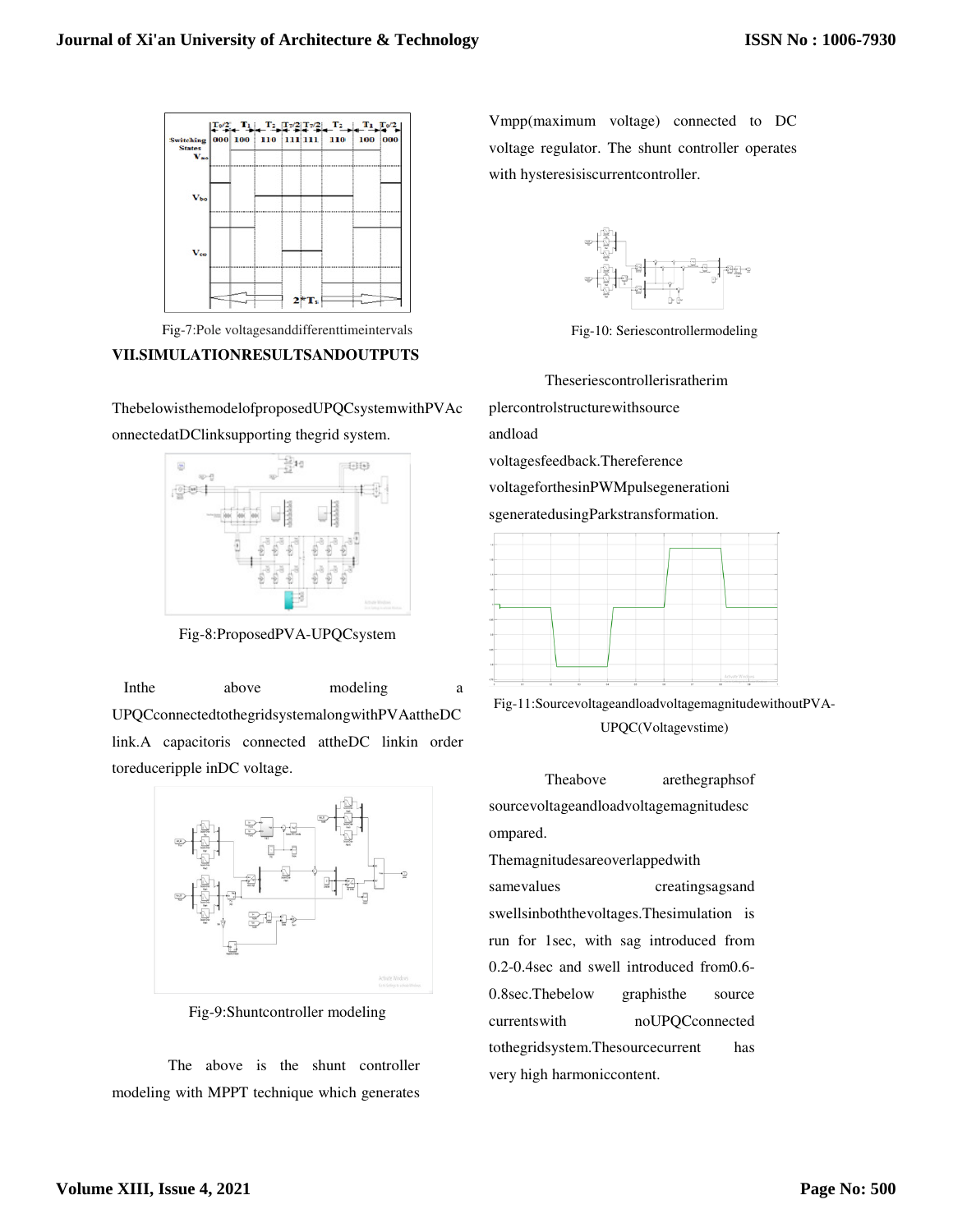

Fig-12:SourcecurrentswitchoutPVA-UPQC

The below are the graphs of source and load voltage magnitudes compared for sag and swell condition. The load voltage remains constant at 0.97pu where th Department e source voltage isvarying.



Fig-

13:Sourcevoltage(blue)andloadvoltage(green)magnitudeswith PVA-UPQC



Fig-14:SourcecurrentswithPVA-UPQC



Fig-15:THDofsourcecurrent withPVA-UPQCcontrolled*byspacevectorPWMtechnique* 

The test system is further updated with variable solar irradiation with 1000W/mt2 from 0- 0.3sec,500W/mt2 from 0.3-0.6sec and 700W/mt2 from 0.6-1sec. Along with the variable solar irradiationand unbalanced load is connected between A and C phases which is disconnected from the grid at0.5sec.

# **COMPARISIONOFSYSTEMCONFIGUR ATION**

| <b>S. No.</b> | <b>Configuration ofPV</b><br>system | <b>Power Quality Issue</b> | THD $(\% )$ |
|---------------|-------------------------------------|----------------------------|-------------|
|               | Without UPQC                        | More fluctuations          | 27.14       |
|               | With UPOC                           | Almost same as rated       | 1.73        |
| 3             | With UPQC usingSV<br><b>PWM</b>     |                            | 1.50        |

## **VIII.CONCLUSION**

Finally with all the graphical representation and output analysis of the gridand micro system, implementation of UPQC FACTs device in a renewable grid system willimprove the quality of the system. The IRP method along with the space vector for the shunt andseries VSIs respectively improvise the THD of the grid current from 27% to a value of 1.76% andwith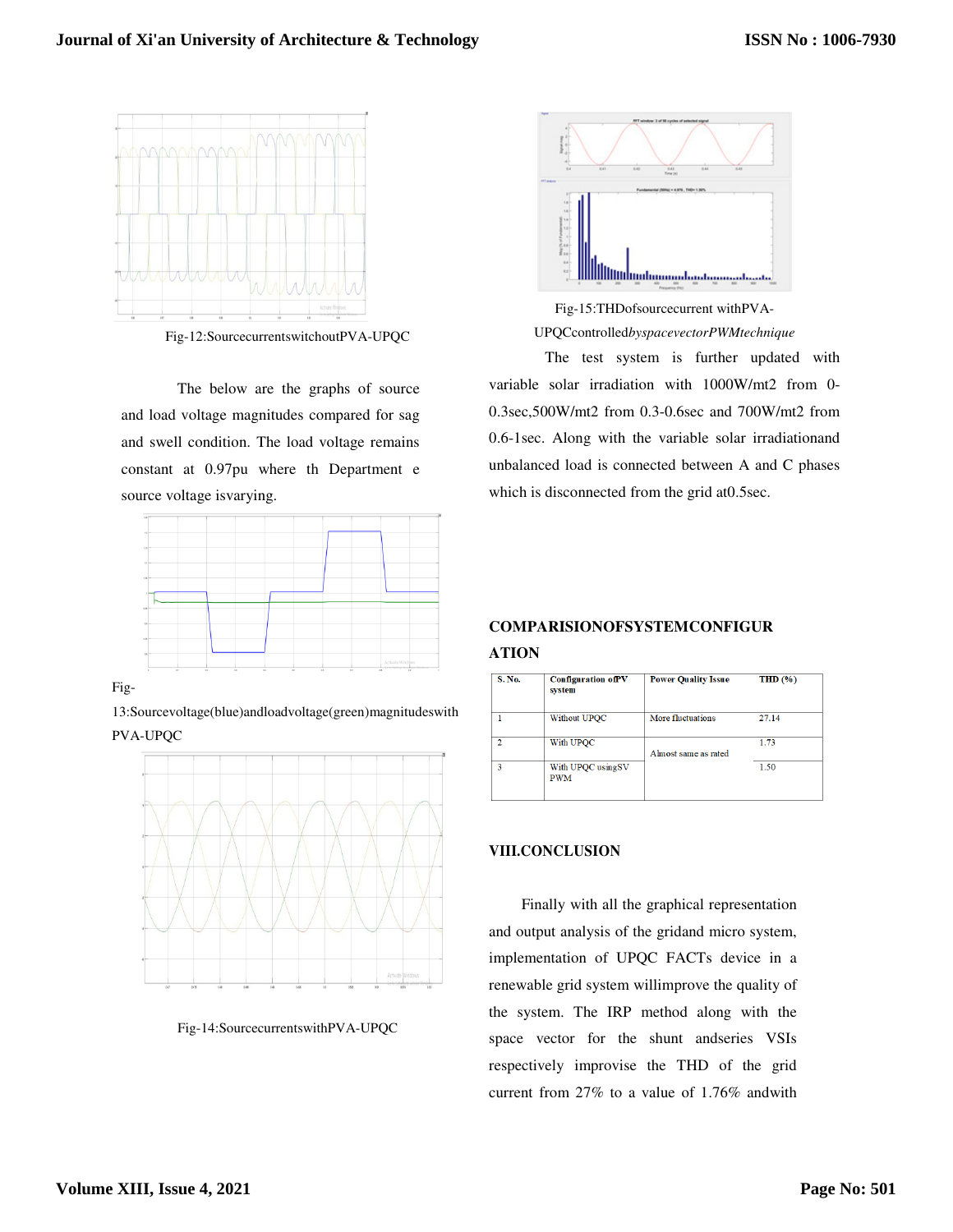space vector the value is 1.5%. The voltages and the currents of the micro grid system are improvised with injection ofactiveandreactivepowers fromtheUPQC system.

## **IX.FUTURESCOPE**

The PV system source connected at the DC link can be replaced with wind farms or any otherrenewable sources like battery, fuel cell, super capacitor etc. Better adaptive controller can beintegrated into the shunt and series controllers for better results further improving the voltage andcurrent profiles. SV PWM is difficult to design ,high cost and limited to some kind of convertersonly so we can replace with simplified PWM technique that can suitable for any converter andresultsin reduction in THD.

#### **REFERENCES**

- [1] L.H.Tey,P.L.So,andY.C.Chu,"I mprovementofpowerqualityusingada ptiveshuntactivefilter,"IEEETrans.Po wer Del.,vol.20,no.2,pp.1558– 1568,Apr.2005.
- [2] A.Nasiri,Z.Nie,S.B.Bekiarov,an dA.Emadi,"AnonlineUPSsystemwithpowerfactor correction and electric isolation using BIFRED converter," IEEE Trans. Ind.Electron.,vol.55, no.2,pp. 722–730,Feb.2008.
- [3] M.Pascal,G.Garcer´a,E.Figueres,andF .G.Esp´ın,"RobustmodelfollowingcontrolofparallelUPSsinglephaseinverters," IEEETrans.Ind.Electron.,vol.55,no.8, pp.2870–2883, Aug.2008.
- [4] A. Gosh, A. K. Jindal, and A. Joshi, "Design of a capacitor-supported dynamic voltagerestorer(DVR) forum balancedanddistorted loads,IEEETrans.PowerDel.,vol. 19,no.1,pp. 405–413, Jan.2004.
- [5] D. M. Vilathagamuwa, H. M. Wijekoon, and S. S. Choi, "A novel technique to compensatevoltagesagsinmultilinedistr ibutionsystem– Theinterlinedynamicvoltagerestorer,"I EEETrans.Ind. Electron.,vol.54, no.4,pp. 2249–2261,Aug.2007. [6] K.H.Kwan,Y.C.Chu,andP.L.So,"
	- ModelbasedH∞controlofaunifiedpowerqualit y conditioner,IEEE Trans.Ind.Electron.,vol.56,no.7,pp.249
- 3–2502,Jul.2009. [7] A.GoshandG,Ledwich,PowerQualityEnhanceme ntUsingCustomPowerDevices.Norwell,MA,US

A:Kluwer,2002,pp.380–406.

- [8] Y.C.ChuandM.Z.Q.Chen,"Efficientmodelpredic tivealgorithmsfortrackingofPeriodicsignals," J. ControlSci. Eng.,vol. 2012, pp. 1–13, 201
- [9] A.PigazoandV. M.Moreno,Estimationof ElectricalPowerQuantitiesby MeansofKalman Filtering,Vienna, Austria: InTech, 2009, pp. 375–396.